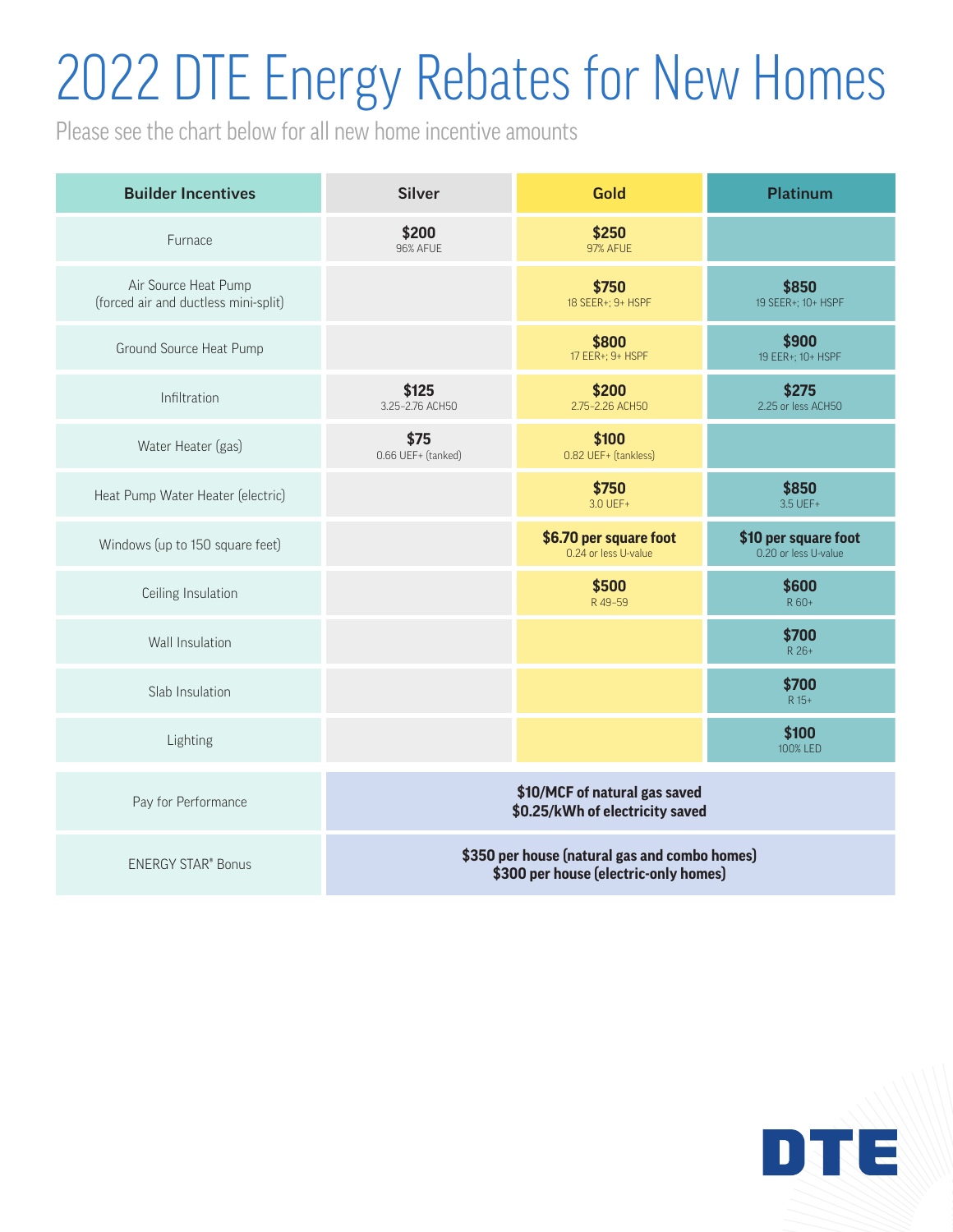

| The maximum level of incentives allowed for detached housing are as follows: |                 |                                                                                                          |                                                                                        |                 |                    |  |  |
|------------------------------------------------------------------------------|-----------------|----------------------------------------------------------------------------------------------------------|----------------------------------------------------------------------------------------|-----------------|--------------------|--|--|
| (HERS 60 or less)                                                            |                 | (HERS 45 or less, and a cold-climate heat pump must<br>be used as the primary heating/cooling equipment) |                                                                                        |                 |                    |  |  |
|                                                                              | <b>Standard</b> | <b>ENERGY STAR</b>                                                                                       |                                                                                        | <b>Standard</b> | <b>ENERGY STAR</b> |  |  |
| <b>Electric</b>                                                              | \$1,500         | \$1,800                                                                                                  | Electric <sup>*</sup>                                                                  | \$3,500         | \$3,800            |  |  |
| Combo                                                                        | \$2,100         | \$2,450                                                                                                  | Combo                                                                                  | \$3,500         | \$3,850            |  |  |
| Gas                                                                          | \$1,300         | \$1,650                                                                                                  | *If home's only energy provider is DTE, then DTE will honor<br>\$350 ENERGY STAR bonus |                 |                    |  |  |

#### **Are you a builder or HERS Rater interested in joining the DTE New Homes Program?**

**[Click here](http://dtenewhomes.programprocessing.com/)** to view Program Guidelines/Terms and Conditions and submit your application. For more information, call **313.568.5267** or email **[DTENewHomes@icf.com](mailto:DTENewHomes%40icf.com?subject=)**.

### How the incentive structure works:

All homes must meet a Home Energy Rating System® (HERS®) Index score of 60 or less. After that prerequisite is met, participating builders are eligible for a performance incentive. The performance incentive will pay \$10/MCF of natural gas saved and \$0.25/kWh of electricity saved over building code minimums. Savings are calculated based on the HERS Rater submission in the program's online incentive system.

Additionally, ENERGY STAR homes will receive a supplemental \$350 bonus for natural gas or combo homes and \$300 bonus for electric-only homes.

Lastly, participating builders may also earn supplementary incentives through three bonus tiers – Silver Tier, Gold Tier, and Platinum Tier. Each of the incentives is a la carte and independent. Builders can mix and match silver, gold, and platinum measures to maximize their incentive, up to the maximum incentive levels in the table above.

### Additional eligibility requirements

- Home must be in DTE electric/gas combo or electric service territory as evidenced by town, ZIP code, and DTE meter number.
- Qualifying structures must be single-family residential homes, townhouses, duplexes, condos (4 units or less), or apartments (4 units or less). • Mobile homes and manufactured homes are not eligible.
- Eligible connected housing (townhomes, condominiums, duplexes, apartments, row houses, flats, cooperatives) will receive a 25% discounted rebate on equipment and ENERGY STAR bonuses. Maximum incentive levels are also discounted by 25% compared to the detached housing maximum level of incentives.
- Home must receive a HERS rating rough/pre-drywall inspection and a final inspection.
- Homes must have a rough HERS inspection on or after Jan. 1, 2022. Homes with an earlier rough HERS inspection date qualify under the 2021 Program guidelines and incentives.
- Incentives are available only for measures associated with the gas, electric, or combo service provided by DTE.
- Homes qualifying for an ENERGY STAR bonus must comply with ENERGY STAR Version 3.1.
- Appliance Consortium for Energy Efficiency (CEE) tiering: Tier I Appliances that are placed in the Tier I level exhibit efficiencies that exceed government standards by 20%. This level corresponds to the benchmarks required for ENERGY STAR certification. Tier II – This level signifies energy efficiency at 25% above government mandates. Tier III – This level represents the highest levels of energy and water efficiency with savings of over 30% versus government benchmarks.
- Proof of purchase is required for any windows, appliances, and smart home accessories that are requesting incentives. Proof includes a receipt or invoice showing paid in full.
- All space heating heat pumps must be geothermal or a cold-climate heat pump with 18+ SEER, 9+ HSPF, COP @ 5°F > 1.75 at maximum capacity.